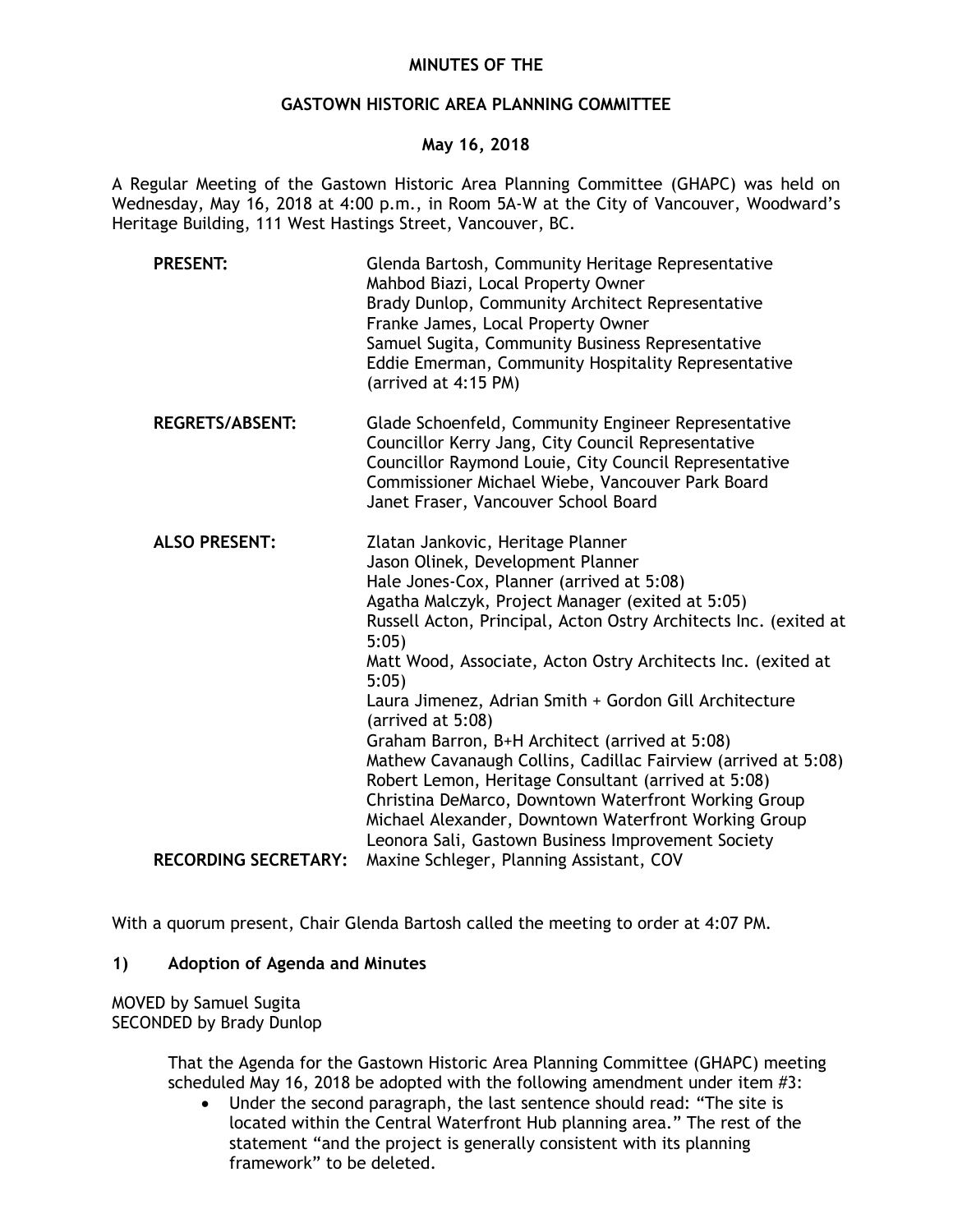#### CARRIED UNANIMOUSLY

MOVED by Mahbod Biazi SECONDED by Samuel Sugita

That the Minutes of the Gastown Historic Area Planning Committee (GHAPC) meeting held March 21, 2018 be adopted with the following amendments to Item 1,  $4<sup>th</sup>$  paragraph:

• The position of Vice Chair being selected was for GHAPC, not CHAPC

Franke James noted that Minutes of previous meeting could be more fulsome, as the meeting cannot be understood based upon Minutes alone.

# CARRIED UNANIMOUSLY

MOVED by Brady Dunlop SECONDED by Samuel Sugita

That the following resolution from the GHAPC meeting held on March 21, 2018 be ratified due to lack of quorum at that meeting:

That the Gastown Historic Area Planning Committee approve in principle the application for 233 Abbott St. – DP-2018-00196 VHR (C), M, including support for the Conservation Plan and Façade Grant Application.

Franke James recused from the ratification, due to conflict of interest.

CARRIED UNANIMOUSLY

## **2) Gastown Child Care Centre -150 Water St. + 151 W. Cordova St. Parking Garage (M), DP-2018-00249 and DP-2018-00250**

Russell Acton from the project team gave a presentation on how the GHAPC's comments from the January 18, 2018 meeting had been incorporated into the revised proposal, highlighting the following: materiality consistency with existing parkade; colour choice invoking playfulness; deep, recessed windows; building height; setbacks; constraints posed by use of prefabricated materials; constraints posed by Passive House design; and recognition that immediate context surrounding the building is of a contemporary style. The applicant also shared samples of proposed materials to be used on the exterior of the building.

#### 4:15 PM

Eddie Emerman arrived at the meeting.

Staff and the applicants responded to questions, following which discussion ensued on: colour; siting; panel configuration and layout; materiality; weathering/long-term performance of materials.

MOVED by Glenda Bartosh SECONDED by Brady Dunlop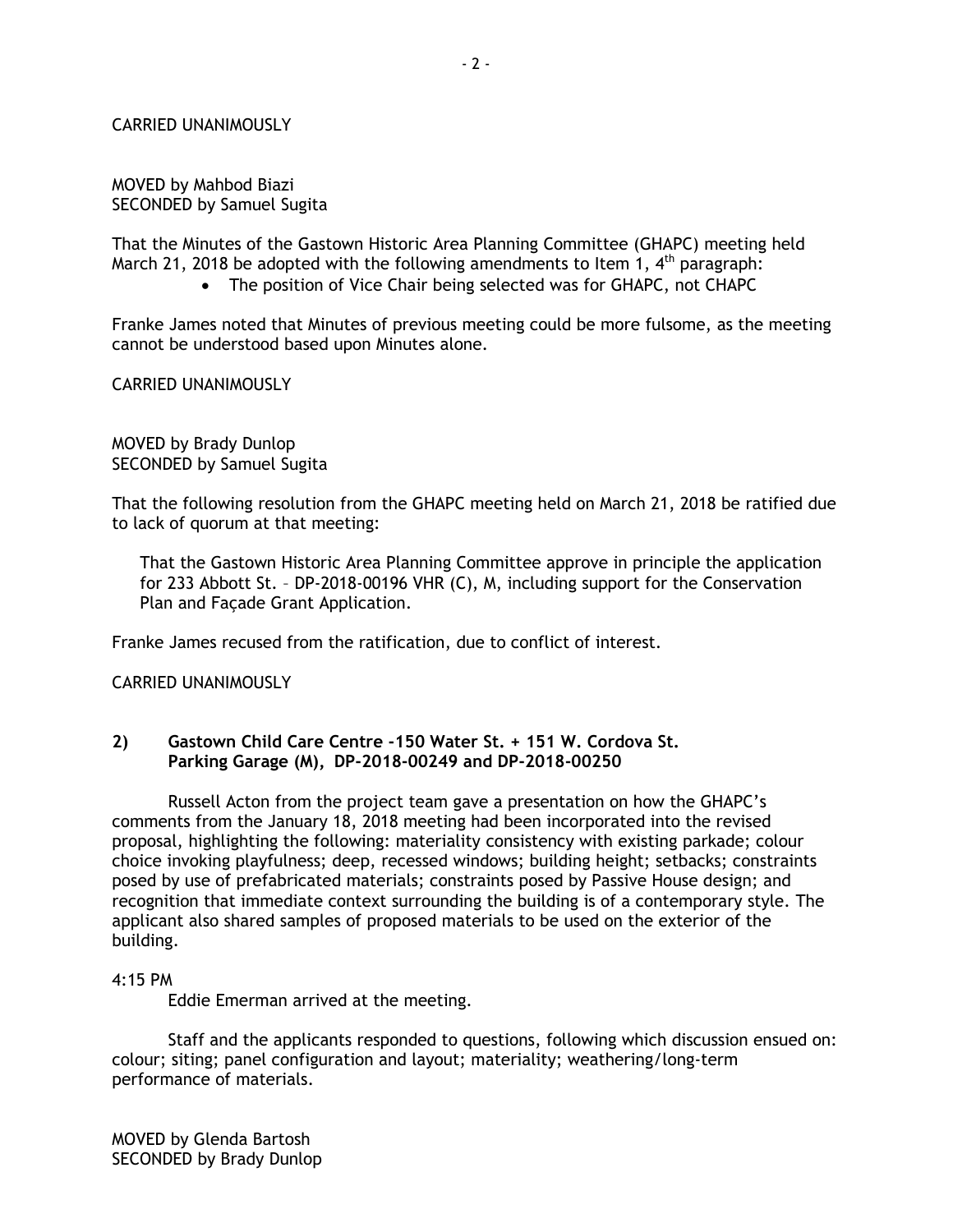The Gastown Historic Area Planning Committee (GHAPC) generally supports the City of Vancouver proposal to develop the Gastown Child Care Centre -150 Water St. + 151 W. Cordova St. Parking Garage, and thanks proponent for their thorough presentation. GHAPC recommends further consideration of elevation treatments to better integrate both the historic context and particular use.

# CARRIED UNANIMOUSLY

# **3) Waterfront Tower - 555 W. Cordova Pre-Application Workshop**

Zlatan Jankovic, Heritage Planner, introduced the proposal to develop a tower addition next to the Waterfront Station and explained that this is a pre-application workshop.

Mathew Cavanaugh Collins of Cadillac Fairview, provided a high-level introduction to the project. With reference to a set of display boards, Laura Jimenez, Adrian Smith + Gordon Gill Architecture, provided background information on the proposal, explaining that it had first been brought forward in 2014 and did not receive Urban Design Panel support in 2015. She then outlined how the current proposal responds to feedback from the previous proposal, including improved clarity between heritage and contemporary buildings, better showcasing of heritage buildings, and pushing the building back from Cordova Street to create a better public space along Cordova Street.

Laura Jimenez then described the site restrictions impacting the design, including the need to incorporate room for a future street to the waterfront, and view cone constraints. The proposed small footprint at the ground floor maximizes views to the water from Cordova Street and the public plaza.

Robert Lemon, Heritage Consultant, described how the proposal conforms to the *Standards and Guidelines for the Conservation of Historic Places in Canada*. With respect to impacts on surrounding heritage buildings, Robert Lemon explained that there are no changes proposed to Waterfront Station as part of the Waterfront Tower proposal. The proposed tower does not touch Waterfront Station. There would be an outside space between the existing building and the tower. The proposed tower creates a visual relationship between the new and old through lines on the tower which reference elements of Waterfront Station. As Gastown contains buildings of varying heights, a tall tower is appropriate at this site.

Staff and the applicant received comments and responded to questions regarding the curtain wall window-to-wall ratio, parking, building uses, public amenities, massing, consistency with DD ODP, sustainability requirements, pedestrian connectivity, traffic connectivity and possibility of Granville St. extension, traffic flow and load around the area, reflectivity of façade surface, design choice of light bollards and posts, accessibility for delivery vehicles, design reference to Waterfront Station, and harmony with existing built form. The Committee requested material samples and renderings of what the building and plaza will look like from different places from the pedestrian perspective.

## **Next meeting:**

| DATE:  | June 20, 2018                             |
|--------|-------------------------------------------|
| TIME:  | 4:00 p.m.                                 |
| PLACE: | Woodwards "W" Room, 5 <sup>th</sup> floor |
|        | Woodwards Heritage Building               |
|        | 111 West Hastings Street                  |